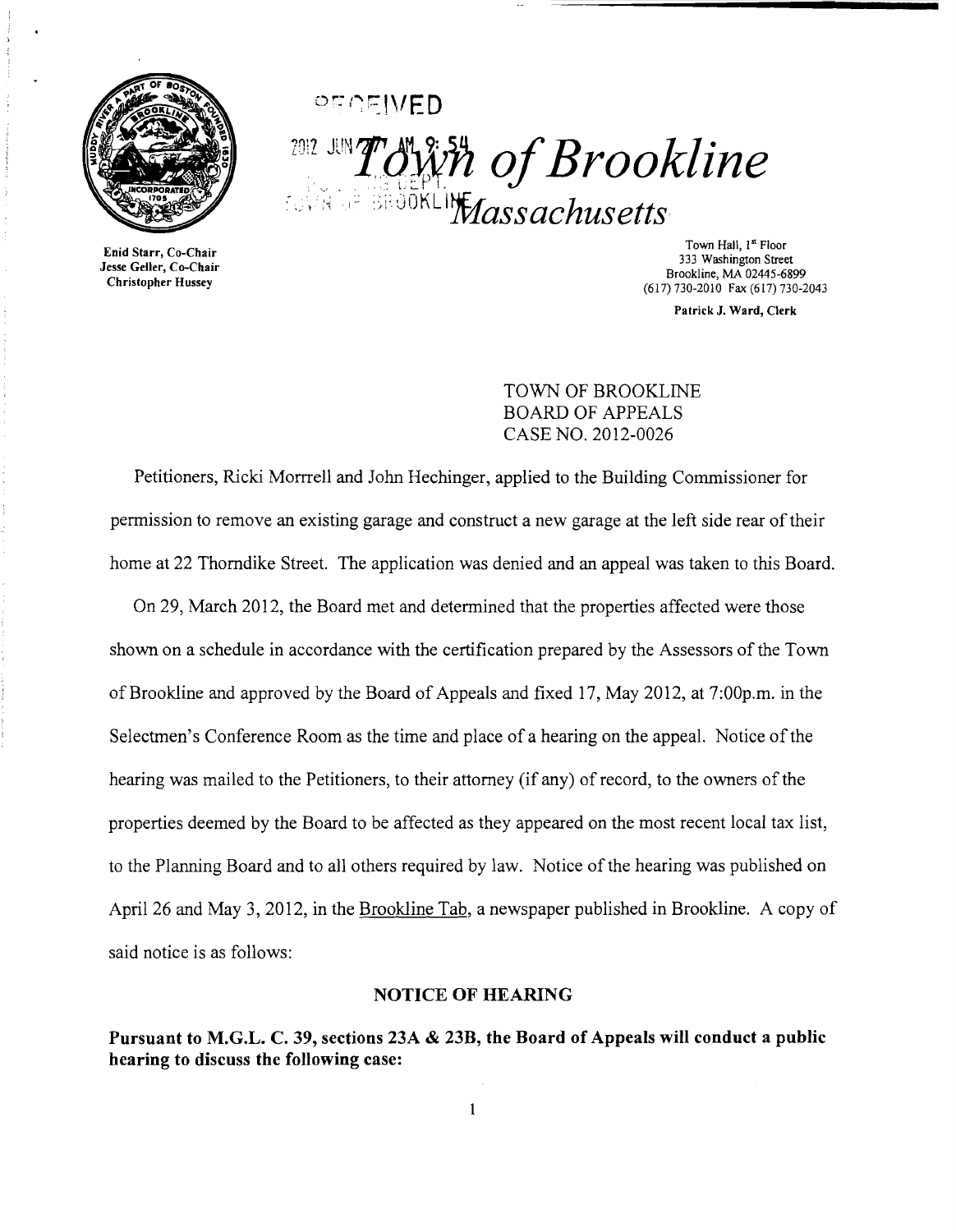Petitioner: HECHINGER JOHN E MORELL RICKI A Owner: HECHINGER JOHN E MORELL RICKI A Location of Premises: 22 THORNDIKE ST Date of Hearing: May 17, 2012 Time of Hearing: 07:00 PM Place of Hearing: Selectmen's hearing room,  $6<sup>th</sup>$  floor

A public hearing will be held for a variance and/or special permit from:

- 1. 5.43; Exceptions to Yard and Setback Regulations, special permit required.
- 2. 5.63; *Accessory Buildings or Structures in Side Yards, special permit required.*
- 3. 5.72; Accessory Buildings or Structures in Rear Yards, variance required.
- 4. 8.02.2; Alteration or Extension, special permit required.

Of the Zoning By-Law to Construct a new garage requiring BOA relief

## at 22 Thorndike Street.

Said premise located in a T-5 (Two-Family and Attached Single Family) residence district.

*Hearings, once opened, may be continued by the Chair to a date and time certain. No further notice will be mailed to abutters or advertised in the TAB. Questions regarding whether a hearing has been continued, or the date and time ofany hearing may be directed to the Zoning Administrator at* 617-734-2134 *or check meeting calendar at: http://calendars.town.brookline.ma.usIMasterTownCalandarl?FormID=*158.

The Town of Brookline does not discriminate on the basis of disability in admission to, access to, *or operations ofits programs, services or activities. Individuals who need auxiliary aidsfor*  effective communication in programs and services of the Town of Brookline are invited to make *their needs known to the ADA Coordinator, Stephen Bressler, Town of Brookline, 11 Pierce Street, Brookline, AM 02445. Telephone:* (617) *730-2330; TDD* (617) *730-2327.* 

## Enid Starr Jesse Geller Christopher Hussey

At the time and place specified in the notice, this Board held a public hearing. Present at the

hearing was Chairman, Jesse Geller and Board Members Jonathan Book and Mark Zuroff.

Attorney Jacob Walters, having a business address at 27 Harvard Street, Brookline,

Massachusetts, presented the case for the petitioners.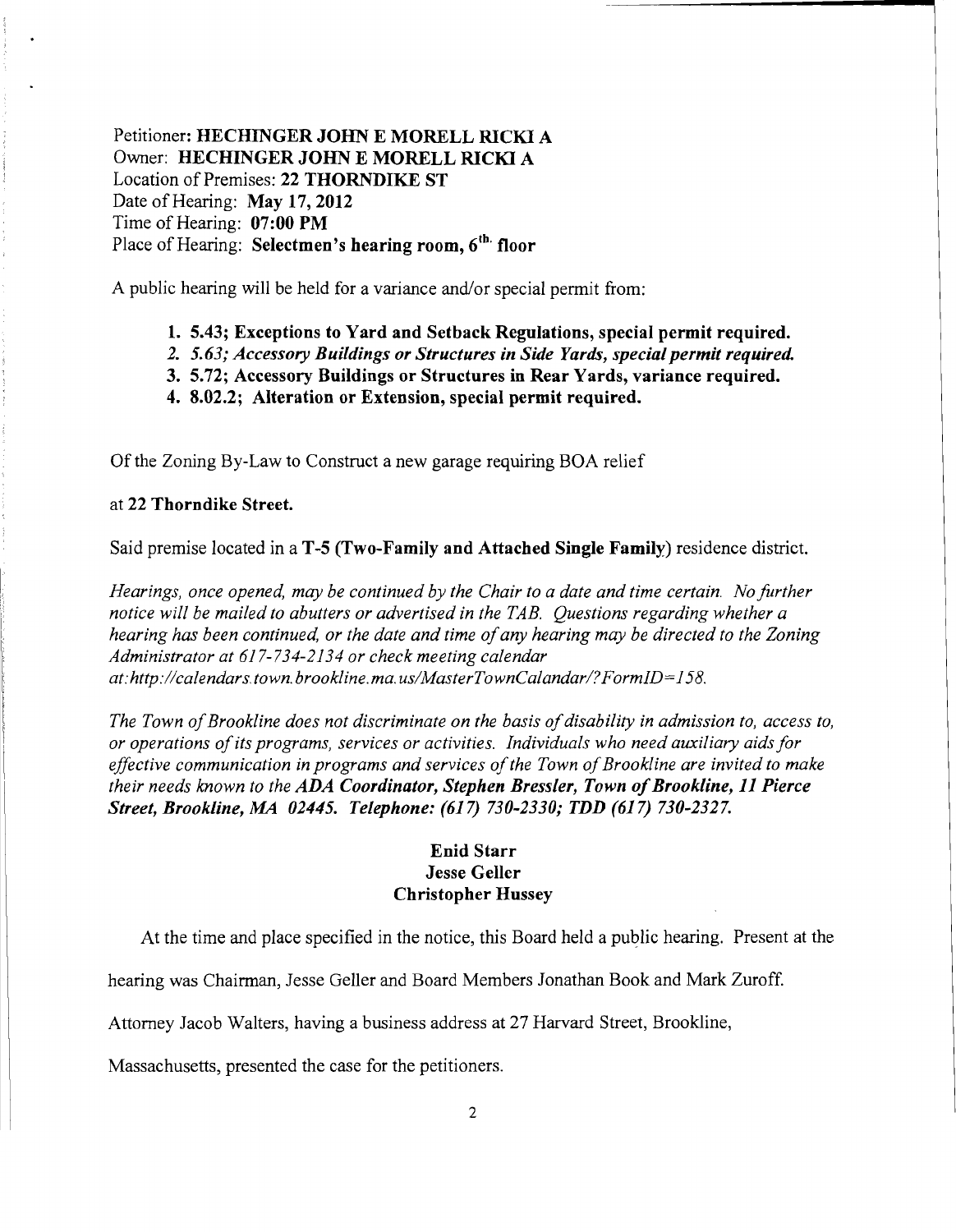Mr. Walters described the property at 22 Thorndike Street as a three-story single family house that was constructed in 1892. The home has a gambrel roof with side dormers and is clad in wood shingles. The property has an existing double curb cut and a rather wide driveway that leads to the existing garage. Due to the position of the house and the width of the driveway, the entire front fayade of the garage is visible to the street. The surrounding uses are primarily single family residences.

Attorney Walters said his clients are proposing to demolish their existing garage and construct a marginally larger garage in its footprint. The new garage will have a gabled roof, an overhead "carriage style" door, and a half moon window above the door on the front facade. There will also be a pedestrian door and window on the side of the garage [interior to the property]. The garage will be clad with Azek trim and noncombustible siding.

Mr. Walters said that his client's existing garage is a pre-existing, non-conforming structure and the new garage would be 2 inches closer to the lot line. He said the garage is screened on the side ofthe abutter most affected by it. He said that the Board could grant relief under **Section 8.02.2** of the Zoning By-Law for these non-conformities. He said the new garage also requires side and rear relief and the Board could grant relief under **Section 5.43** of the Zoning By-Law provided counterbalancing amenities are undertaken. He said that his client is proposing to provide additional landscaping to fulfill the requirements of this Section and a site plan has been provided to the Planning Department detailing the proposed landscaping.

Chairman Geller asked if the petitioner had support from the abutters. Attorney Walters said the petitioners notified all of their abutters and have one letter of support from Jonathan Raisz of 26 Thorndike St. He is not aware of any opposition.

3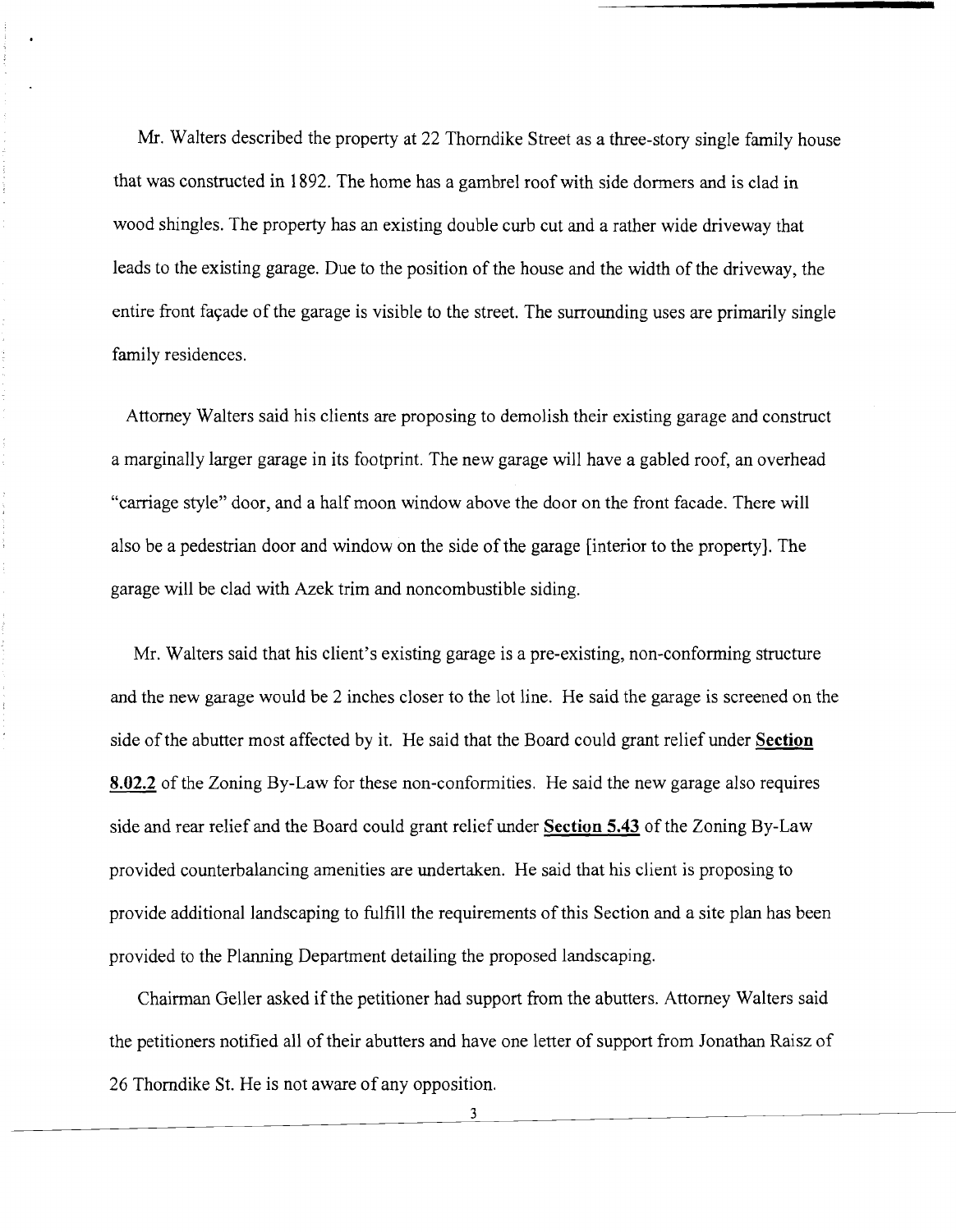The Chairman then asked if anyone in attendance wished to speak in support of or in opposition to the petitioner's proposal. No one was present to speak. It was noted by Chairman Geller that there was one letter of concern regarding noise during construction.

Lara Curtis Hayes, Planner, delivered the findings of the Planning Department.

|  |  | Section 5.63 – Accessory Structures in Side Yards        |  |  |
|--|--|----------------------------------------------------------|--|--|
|  |  | <b>Section 5.72 - Accessory Structures in Rear Vards</b> |  |  |

| <b>Section 5.72 – Accessory Structures in Rear Yards</b> |                 |           |          |                 |  |  |  |  |  |
|----------------------------------------------------------|-----------------|-----------|----------|-----------------|--|--|--|--|--|
| <b>Dimensional Requirements</b>                          | <b>Required</b> | Existing  | Proposed | Relief          |  |  |  |  |  |
| Garage Side Yard Setback                                 |                 | Est. 2.5' | 2.3'     | Special Permit* |  |  |  |  |  |
| Garage Rear Yard Setback                                 |                 | 2.3'      | 2.3'     | Special Permit* |  |  |  |  |  |

\* Under **Section 5.43,** the Board of Appeals may waive yard and setback requirements if a counterbalancing amenity is provided. The applicant is proposing to provide additional landscaping as a counterbalancing amenity.

## **Section 8.02.2** - Alteration or Extension

A special pennit is required to alter a pre-existing non-conforming structure or use.

Ms. Hayes said the Planning Board is supportive of this proposal. The new garage is not substantially larger than the existing garage. Although new, the garage will be slightly closer to the side lot line; that side of the property is screened by dense vegetation and it is not anticipated that the additional encroachment will be noticeable to the neighboring property. The Planning Board is supportive of the detailing on the garage but notes the applicant should take care to ensure the new light fixture on the side of the garage will not project light into neighboring properties.

**Therefore, the Planning Board recommends approval of the survey by Boston Survey Inc. and plans by Lynn Osborn, dated 1120/12 and 1110/2012 respectively, subject to the following conditions:**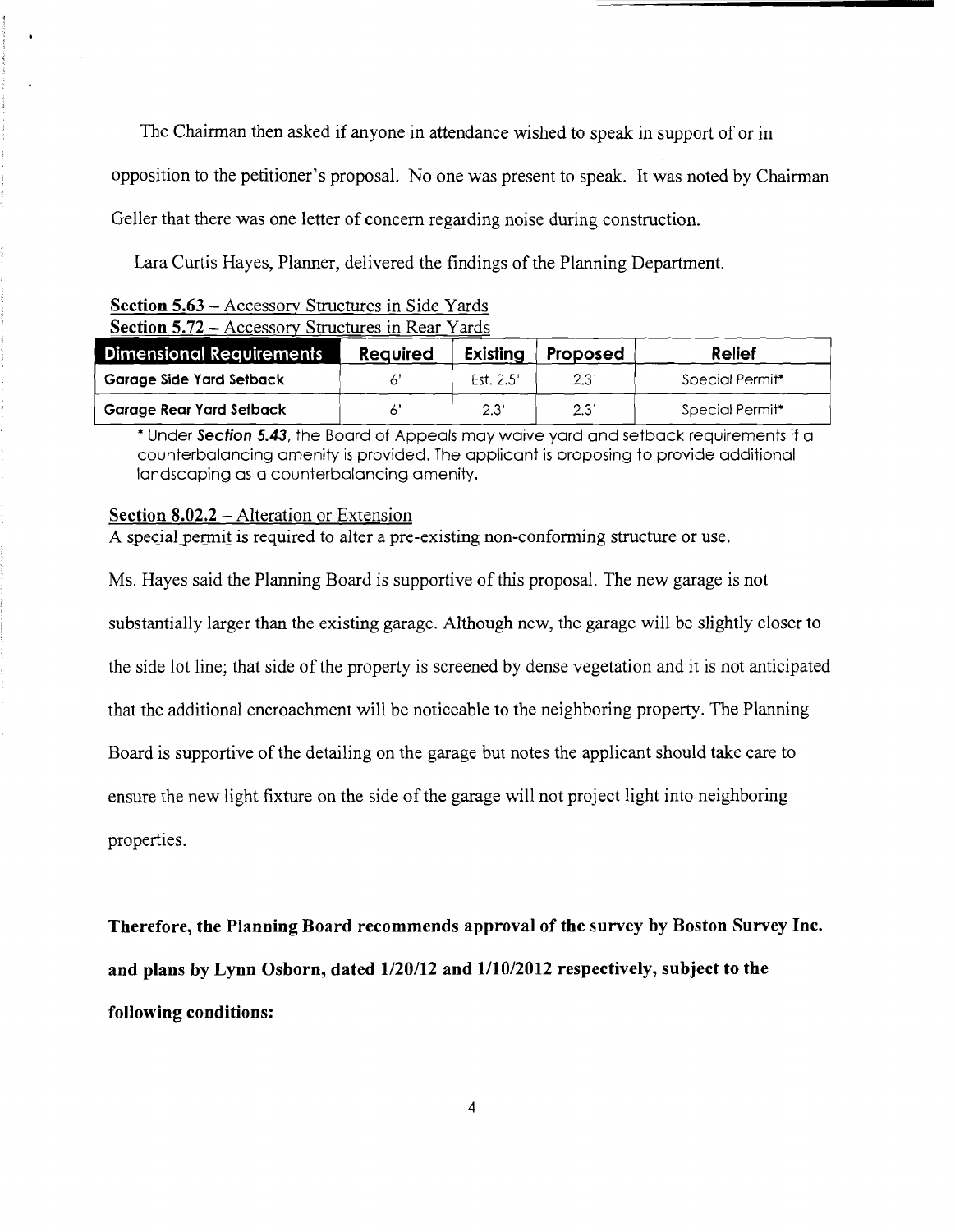- 1. Prior to the issuance of a building permit, the applicant shall submit final plans and elevations subject to the review and approval of the Assistant Director of Regulatory Planning.
- 2. Prior to the issuance of a building permit, the applicant shall submit a final landscape plan indicating all counterbalancing amenities subject to the review and approval of the Assistant Director of Regulatory Planning.
- 3. Prior to the issuance of a building permit, the applicant shall submit to the Building Commissioner for review and approval for conformance to the Board of Appeals decision: 1) a final site plan stamped and signed by a registered engineer or land surveyor; 2) final building elevations stamped and signed by a registered architect; and 3) evidence that the Board of Appeals decision has been recorded at the Registry of Deeds.

The Chairman then called upon Michael Yanovitch, Chief Building Inspector, to deliver the comments of the Building Department. Mr. Yanovitch stated that the Building Department has no issue with the request for relief. The new structure appears to be a significant improvement over the existing structure and probably will be more functional as well. The structure is designed well and if the Board grants relief the Building Department will ensure compliance with the Building Code.

The Board, having deliberated on this matter and having considered the foregoing testimony, concludes that it is desirable to grant Special Permits and that the petitioner has satisfied the

 $\pmb{\ast}$ 

5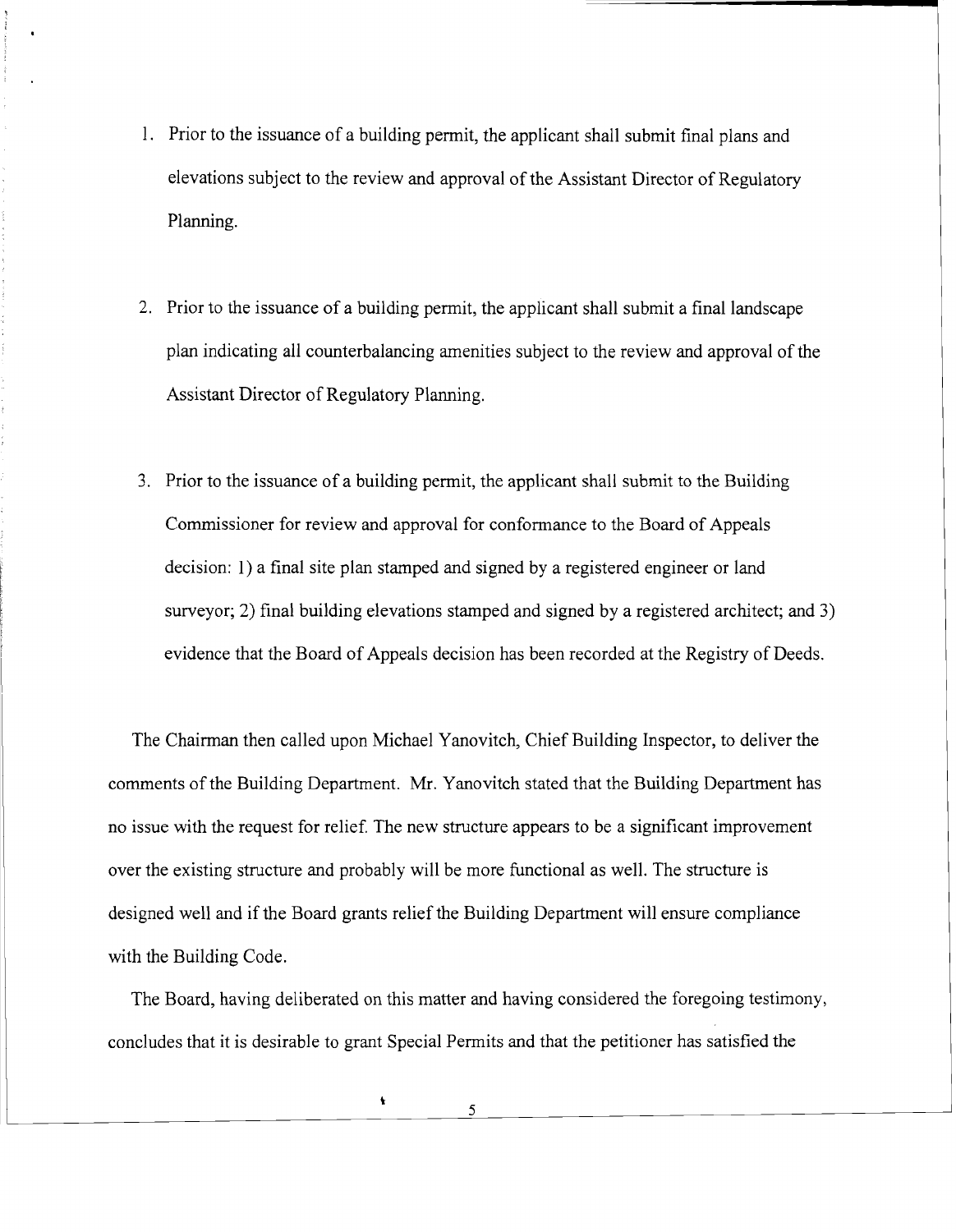requirements necessary for relief under **Sections 5.43, 8.02.2,** and **9.05** of the Zoning By-Law and made the following specific findings pursuant to **Section 9.05** of the Zoning By-Law:

- a. The specific site is an appropriate location for such a use, structure, or condition.
- b. The use as developed will not adversely affect the neighborhood.
- c. There will be no nuisance or serious hazard to vehicles or pedestrians.
- d. Adequate and appropriate facilities will be provided for the proper operation of the proposed use.

Accordingly, the Board voted unanimously to grant the requested relief subject to the following conditions:

- 1. Prior to the issuance of a building permit, the applicant shall submit final plans and elevations subject to the review and approval of the Assistant Director of Regulatory Planning.
- 2. Prior to the issuance of a building permit, the applicant shall submit a final landscape plan indicating all counterbalancing amenities subject to the review and approval of the Assistant Director of Regulatory Planning.
- 3. Prior to the issuance of a building permit, the applicant shall submit to the Building Commissioner for review and approval for conformance to the Board of Appeals decision: 1) a final site plan stamped and signed by a registered engineer or land surveyor; 2) final building elevations stamped and signed by a registered architect; and 3) evidence that the Board of Appeals decision has been recorded at the Registry of Deeds.